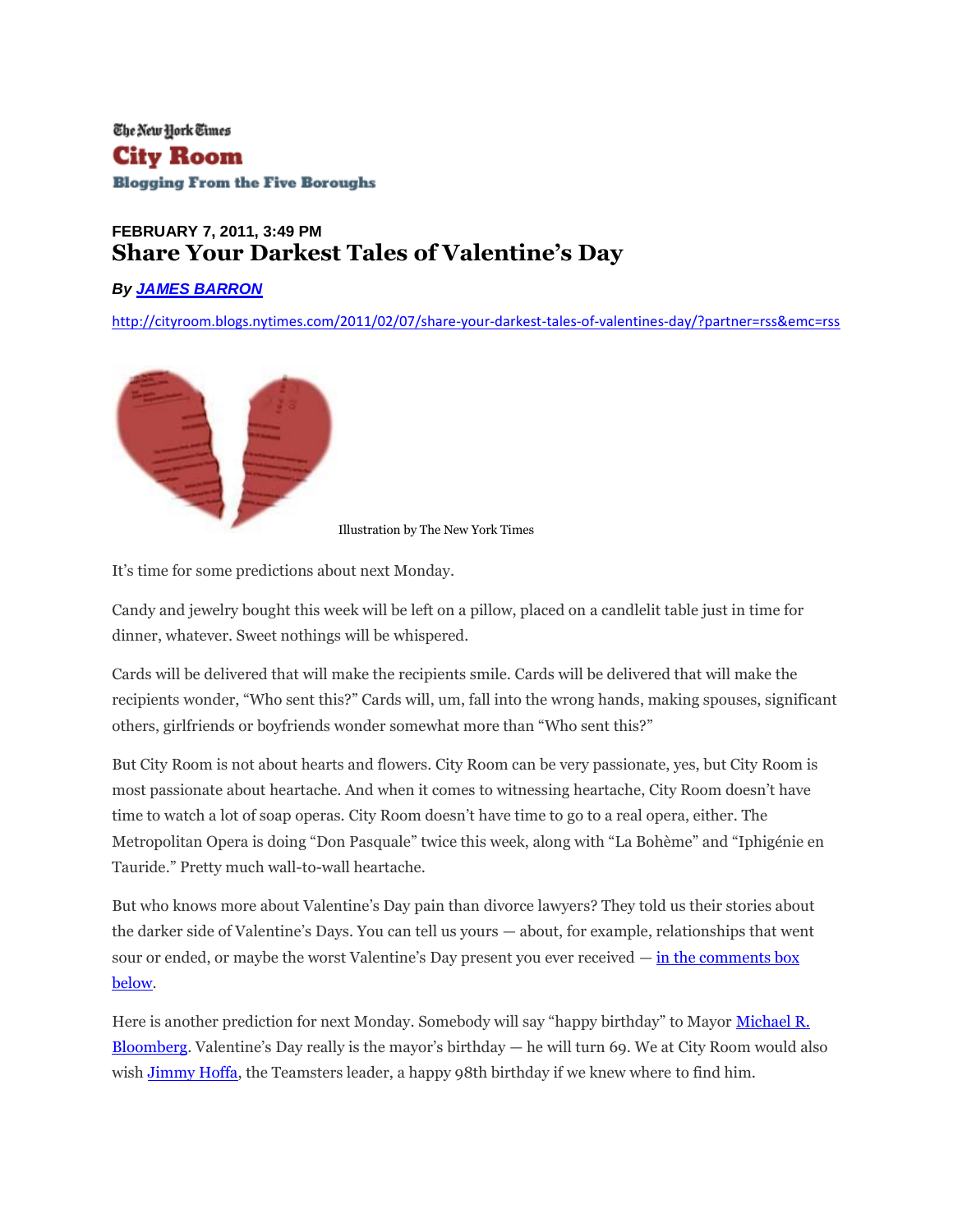## **[Vikki S. Ziegler,](http://vikkiziegler.com/) adjunct professor at [Fordham University School of Law](http://www.fordham.edu/) and partner at [Walder, Hayden & Brogan](http://www.whbesqs.com/whb%20mock%20server/main/About%20The%20Firm.html)**

Sending somebody dead roses? I've heard that. Sending a Victoria's Secret bill to your ex-husband with charges for personal items that are not to be used with him — that's a day in the life of my job.

Having your car written on with foul language, with strawberries and chocolate — I'm offended because I'm a chocolate and strawberry lover — or texting pictures of yourself and your new significant other on Valentine's Day with the message, "Look what you're missing"? These are real-life scenarios.

I heard about a sex tape sent over to the soon-to-be-ex-spouse around Valentine's Day some years ago, before the Internet and technology took on a life of its own. I think it was VHS. Whatever the format, it's something, No. 1, you never advise a client to do.

It was akin to Pamela Anderson and — [what was that gentleman's name](http://www.imdb.com/title/tt0158062/)? It was graphic and it was short, but it certainly left an indelible picture.

It was the wife who sent the tape to the husband. The husband's attorney said, "We're going to crush wife's attorney," and sure enough, the case was settled quickly.

## **[Harriet Newman Cohen,](http://crsslaw.com/attorneys/hcohen.html) partner[, Cohen Rabin Stine Schumann](http://crsslaw.com/)**

The corporate press release made it sound like the abdication of Edward VIII.

The married male chief executive of the multibillion-dollar corporation and the married female general counsel and ethics officer, having "fallen in love" and desiring to pursue their relationship, had done the "honorable thing."

Rather than hide their relationship and continue in their jobs, concealing the conflict of interest inherent where one lover is the subordinate of the other, they had gone to the board of directors, disclosed the relationship in future terms and announced that they would be leaving the company.

In truth, though, they knew that his wife's divorce lawyer was preparing to sue for divorce based on his adultery, naming the general counsel as co-respondent, with the result that the board members would learn about the relationship from the tabloids instead of from the lovebirds themselves.

For a year, the chief executive had done his utmost to keep his wife and the divorce lawyers off the scent. When his wife had discovered a love note from a lover with a unisex name — the general counsel's nickname — rather than admit the relationship, the C.E.O. had "confessed" to a relationship with a gay lover.

## **[Nancy Chemtob,](http://www.cmftlaw.com/chemtobmossformm.html) partner, Chemtob Moss [Forman & Talbert](http://www.cmftlaw.com/)**

I'll tell you why as a divorce attorney I don't like Valentine's Day, but I like it for the same reason — it's my favorite and worst holiday at the same time. Nobody wants to go to court on Valentine's Day, so it's